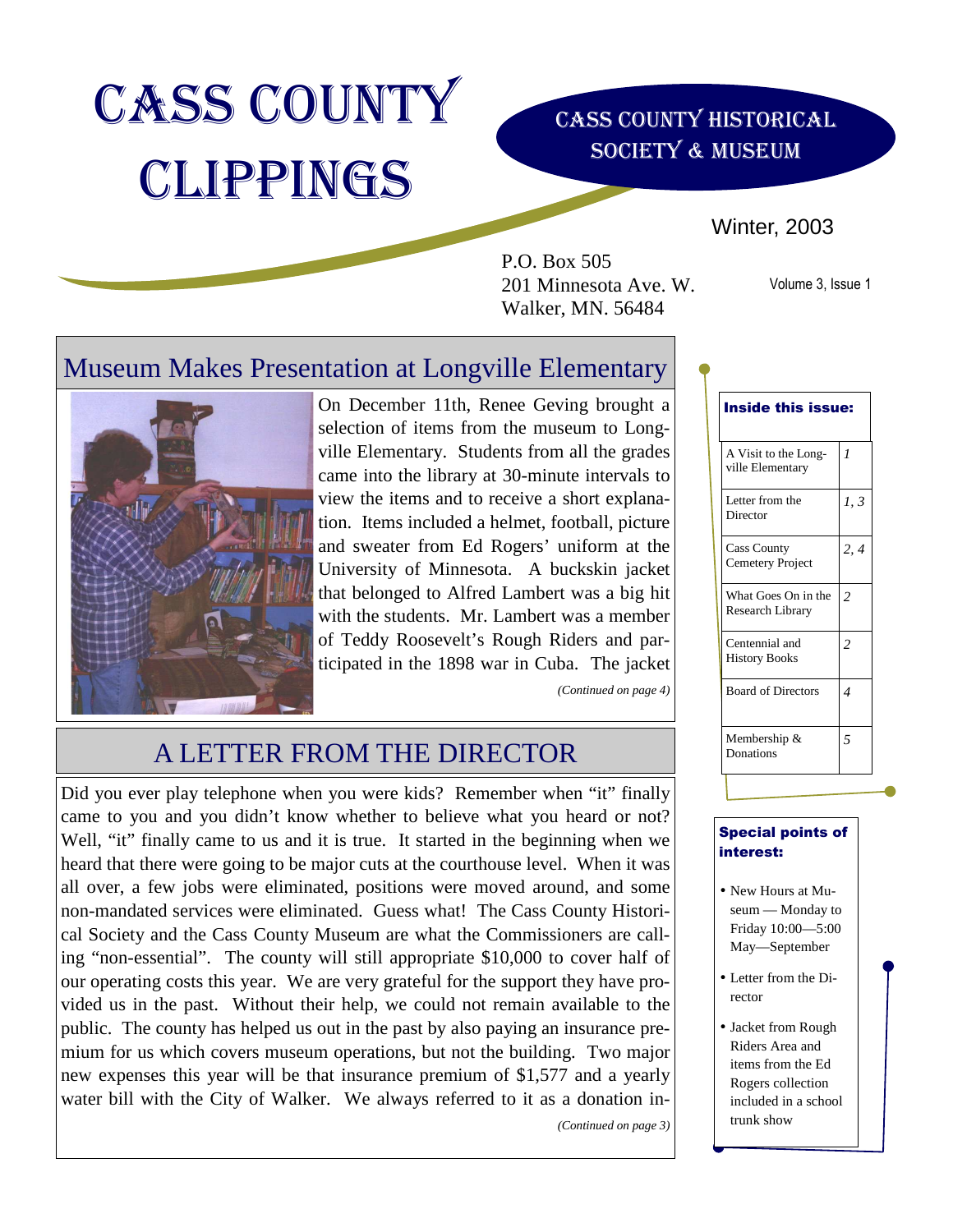# What Goes On in the Research Library?

Those of us who live in the county can't begin to imagine why we would ever need to go to the museum for our family history. A Cass Countian recently came in to see if we had any information on her family. After looking through all the materials, she was astounded by the wealth of information that we had collected on her family. She asked us why she didn't know we had this information here at her fingertips. She had been trying to write her history for three years and was really struggling to find information. The historical society was so pleased to be able to assist her and make her search easier. We are also frustrated that many people in our county do not seem to realize what a resource their county library is and what a great job we have been doing to maintain the integrity of this entity for the past 54 years. If you were to come in and browse through our

correspondence from researchers from all over the United States and countries across our oceans, you would see that they all appreciate the assistance we provide in searching out their ancestry. We implore you to spread the word — tell everyone about us! Whenever a question arises as to where to find information about a person, business, cemetery, school, township, city, organization, or local event, please ask them if they have contacted their county museum's research library.

"I can't tell you how surprised thrilled, actually — I was when I received your package. Sometimes, one sends requests and they disappear into the cosmos & one never knows. At least one mystery has been solved." Tronheim, Norway

# Cass County Cemetery Project

The Historical Society receives a large number of requests each year for obituaries. We have never had cemetery records except for information compiled as part of the WPA Project, 1935-41. When asked, we refer inquiries to township clerks and to the Recorder's office.

Today, most township clerks work at other jobs during the week. Not all burials are recorded at the courthouse. Cemetery records may be missing or complete. To remedy this situation, we decided that we had to go out and walk the cemeteries and gather our own information.

Cecelia McKeig, a former director here, took on this project and began by organizing high school students in Youth Service to walk the cemeteries in Remer and Boy River. These students worked with cemetery maps, sexton's records, and clerk's burial permits. Working in pairs, they recorded the tombstone information, but

*(Continued on page 4)* 

# Centennial and History Books



The Cass County Historical Society still has a supply of the following publications: Cass County Heritage (\$49.95), Walker Centennial (\$29.95), Remer (\$20.00), Boy River (\$20.00), Federal Dam/Gould Twp. (\$20.00), Memories of Sugar Point & Bear Island (\$20.00), and the Battle of Sugar Point (\$15.00). Copies may be mailed priority mail for \$5.00 each with the exception of the Cass County Heritage, which is \$7.50 priority.

Research requires time and a commitment.

Mail your request to Cass County Museum, P.O. Box 505, Walker, MN 56484 or call (218) 547-7251 and leave a message.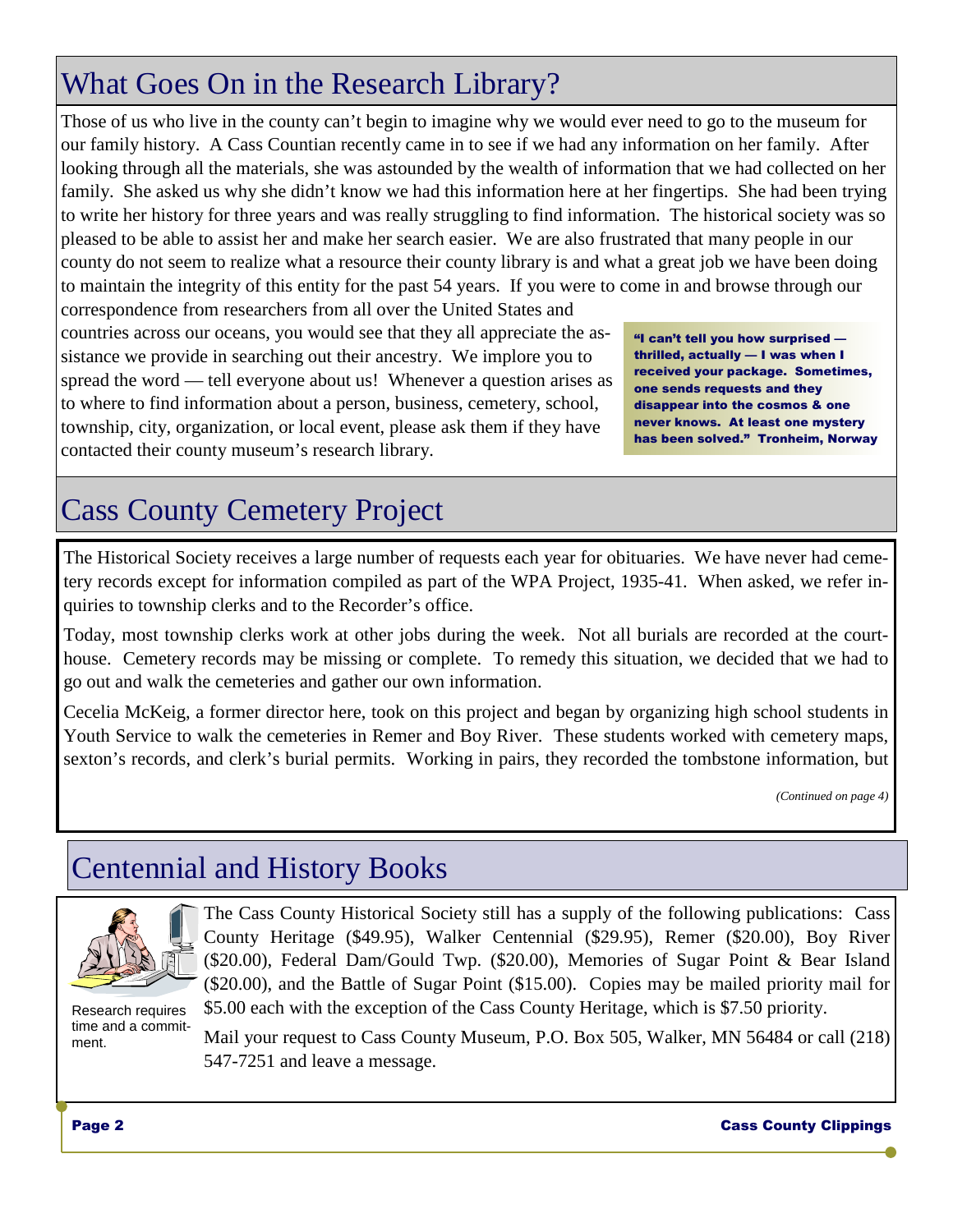### Letter from the Director

#### *(Continued from page 1)*

kind, but the city calls it an oversight. Even so, the Society is grateful for the grace period of twenty years which has helped us keep our operational costs lower. After payment of these two items, our county appropriation will be reduced by \$2,100. This shortfall has to come from somewhere to enable us to provide the same level of service as we have in the past, because we have been operating on a shoestring budget forever.

This past week we were informed that the Commissioners have put non-mandated services appropriations on hold and may further cut funding, dependent upon what the State Legislature appropriates or cuts at the county level. It isn't over yet!

The Cass County Historical Society Board of Directors began preparing for an expected shortfall for 2003 last year. We are now open for business only five days a week. Three years ago it was seven. We now operate during May through September with only two part-time employees. Last year we paid a twenty-hour a month salary during the winter months to keep the research library open. This winter there is no position. Last year we bought only essential items needed for office business, which meant no special projects, which in turn, meant lower visibility throughout the county, which in turn creates a larger problem when a determination is made as to our importance in the county structure. As we at the Historical Society interpret this, it's a vicious circle that is about to close in on this organization.

Funding for museum operation comes mainly from the county. Cities and townships may choose, by law, to donate towards our operation. Memberships are an all-important part of our income and we rely on you, which is one of the ways we gauge our importance throughout the county. We have many wonderful books on the history of Cass County that we offer for sale, but profit from these sales is minimal. Visitors during the summer months pay an admission fee which pumps up the coffers if… weather is conducive for a museum

visit… people have enough money to go on vacation… we have a record number of visitors year after year. All of these variables make the Society's job very difficult at times.

"About half of our funding is dependent upon donations from cities, townships, and members"

The Society has been an organization since 1958, incorporated not-for-profit in 1970, and we have always felt it an honor to operate your museum and help interpret the history of this great county. We hope we can make it through this year. Rest assured that we will be diligent with our funds and hope to be here again in 2004. Wouldn't it be wonderful if every man, woman, and child in Cass County would contribute just \$1 each to support the Museum? We would have nearly \$25,000 to cover all expenses incurred at the Museum. Please take a moment to consider how important the Cass County Museum is to the residents and visitors of Cass County. We ask that you share your opinion with your Commissioner, your friends, and neighbors. On the back page of this newsletter is a membership form. We ask you to renew your membership for 2003. We would like to take the liberty of asking you to share this newsletter with someone in your community who is not yet a member of the historical society. Hopefully, those who don't know who we are and have no idea of

"Wouldn't it be wonderful if every man, woman, and child in Cass County would contribute just \$1 each to support the Museum?""

what we do will have a better understanding after reading our newsletter and will decide to help us preserve the history of our rapidly changing county by maintaining one of the best museums in our area.

Volume 3, Issue 1 Page 3